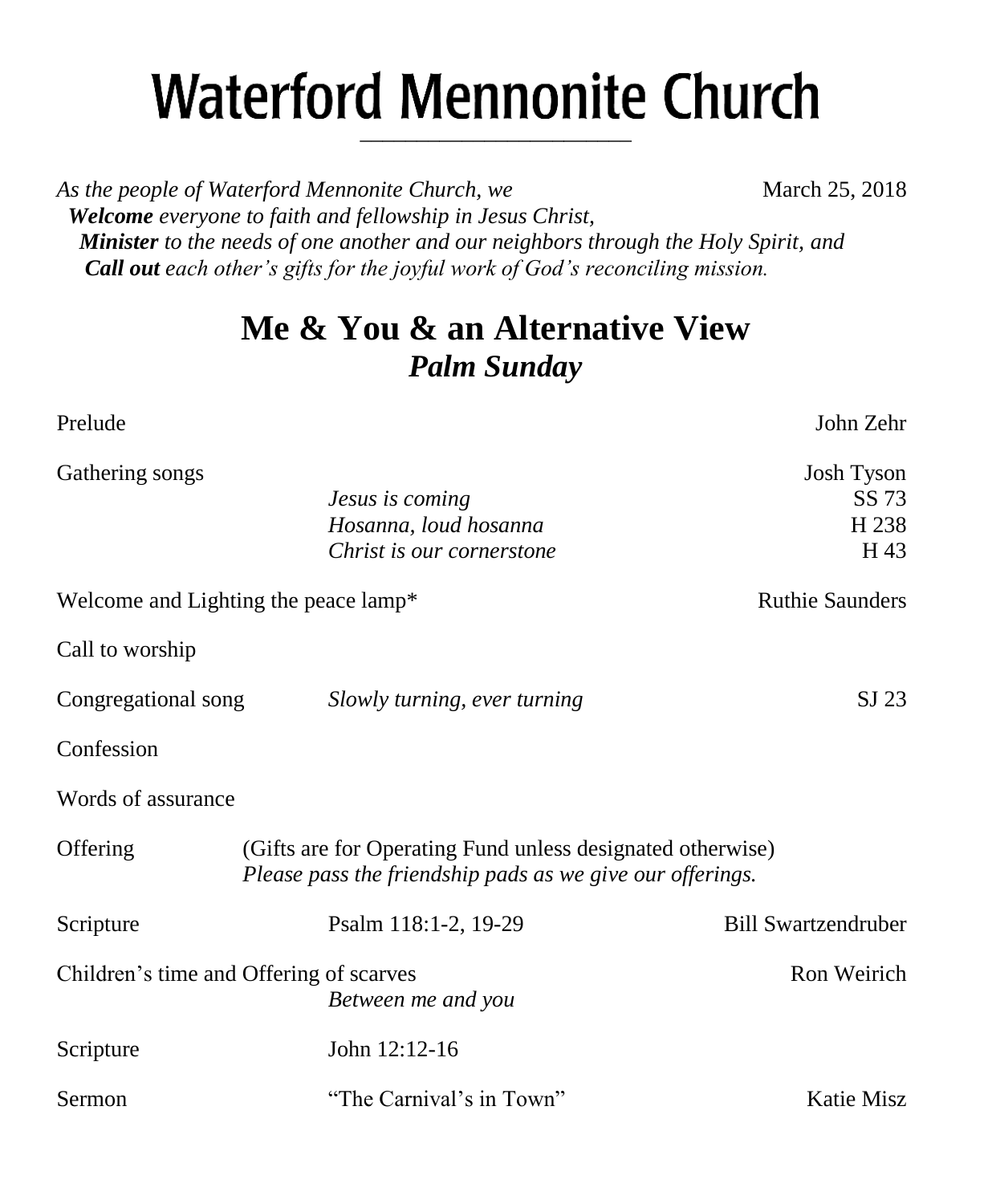| Song of response      | Between me and you                             |
|-----------------------|------------------------------------------------|
| God's work among us   | Tim Burkholder, Cindy Voth; Sabbatical preview |
| Congregational prayer | Cindy Voth                                     |
| <b>Benediction</b>    |                                                |
| Sending song          | Ride on, ride on in majesty<br>H 239           |

H = *Hymnal: A Worship Book*; SJ = *Sing the Journey; SS = Sing the Story*

\*We light the peace lamp every Sunday to lament all unnecessary and violent loss of life around the world.

#### **Living Stream Worship: The services are live streamed at** [www.waterfordchurch.org](http://www.waterfordchurch.org/)

#### **Special Events this Week**

Wednesday 6:00 p.m. Maundy Wednesday service with a shared meal afterwards. Meal donation is \$4 per person or \$10 per family.

#### **Welcome Guests**

Large print copies of the bulletin and the hymnal and hearing aid systems are available from the ushers. Sermon boards for children are available at the back door; please pick one up as you enter. You are invited to bring infants through age two children to the nursery. Pick up the newsletter, *Buzz,* from the welcome kiosk in the foyer.

#### **Welcome Team**

| Greeter/Hosts  | Bob & Rachel Brenneman; Jon. & Mary Ann Wieand                     |  |  |
|----------------|--------------------------------------------------------------------|--|--|
| Ushers         | Ken Otto, Jerry Golden, Dennis Myers $(1st)$ ;                     |  |  |
|                | Glenn Reinford, Wade Ramer $(2nd)$                                 |  |  |
| <b>Nursery</b> | Kay Miller, Andrea Golden $(1st)$ ; Darlene Miller (Nurture);      |  |  |
|                | Lorna Claassen, Leah Berkey $(2^{nd})$                             |  |  |
| Audiovisual    | Glen Kauffmann, Chrissy Kauffmann; Shawn Stutzman, Jeremy Stutzman |  |  |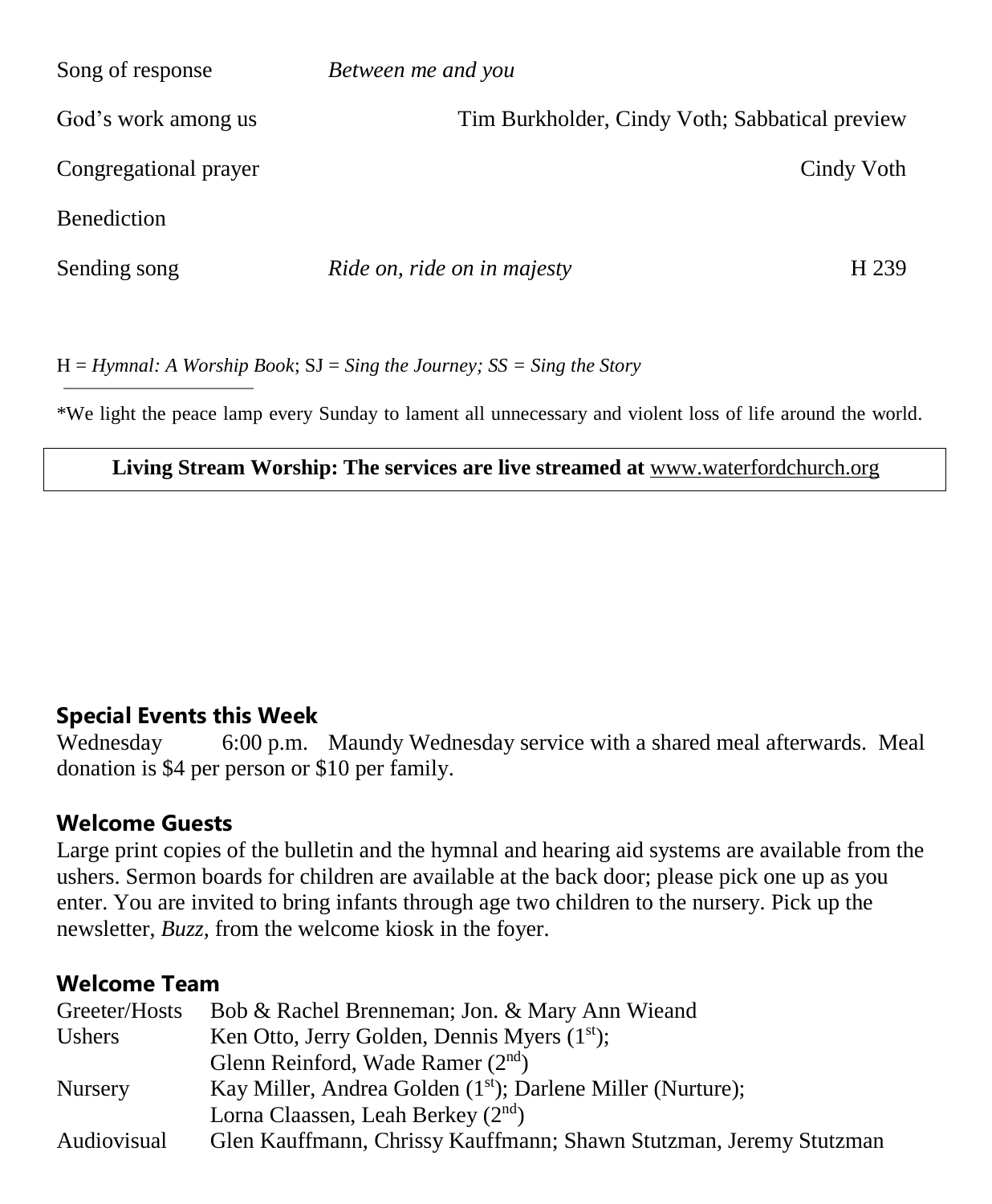### **Prayers for Brothers and Sisters**

This week we remember in prayer college student *Alex Yoder* who is a first year student at Indiana Wesleyan University.

Last month, soon after *Deb Byler* began a Mennonite Mission Network assignment in Guatemala, she had a medical emergency that necessitated surgery in Chicago. Pray for health and energy for Deb as she prepares to return to work with women's leadership development in the Kekchi Mennonite Church.

*College students* as they continue working into the final quarter of the year.

*Interfaith Hospitality Network guests* hosted by our church this week and for *WMC members* to joyfully extend Christ's hospitality in tangible ways.

*Naomi, Teresa, and Jordan Ross Richer* undergoing studies while living with their parents *Jerrell and Jane* in Ecuador.

*Meserete Kristos Church* (Ethiopian Anabaptist church) as they continue their ministry of prayer, witness, service and proclamation in the midst of the challenges of political upheaval and potential human rights abuses.

*Tim and Sharon Burkholder* as Tim has hip replacement surgery on Wednesday.

Each Sunday throughout Lent, we will receive special contributions to support the Mennonite churches in the Democratic Republic of the Congo, administered through Mennonite Central Committee. Please place your gifts in the regular offering designated for "Kasai."